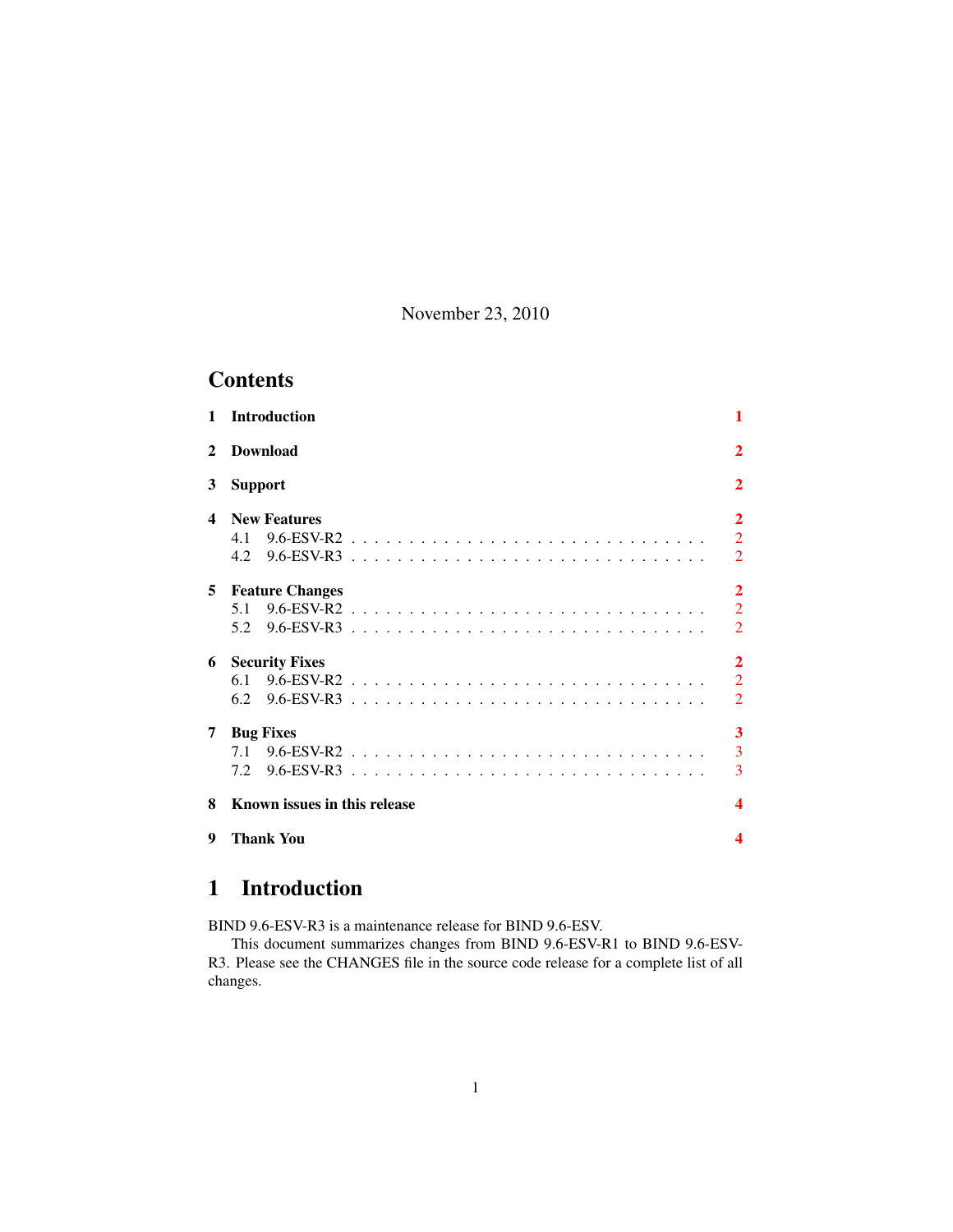### <span id="page-1-0"></span>2 Download

The latest release of BIND 9 software can always be found on our web site at [http://www](http://www.isc.org/software/bind).isc.org/ [software/bind.](http://www.isc.org/software/bind) There you will find additional information about each release, source code, and some pre-compiled versions for certain operating systems.

# <span id="page-1-1"></span>3 Support

Product support information is available on <http://www.isc.org/services/support> for paid support options. Free support is provided by our user community via a mailing list. Information on all public email lists is available at [https://lists.isc.org/mailman/listinfo.](https://lists.isc.org/mailman/listinfo)

## <span id="page-1-2"></span>4 New Features

### <span id="page-1-3"></span>4.1 9.6-ESV-R2

None.

<span id="page-1-4"></span>4.2 9.6-ESV-R3

None.

# <span id="page-1-5"></span>5 Feature Changes

#### <span id="page-1-6"></span>5.1 9.6-ESV-R2

None.

### <span id="page-1-7"></span>5.2 9.6-ESV-R3

None.

### <span id="page-1-8"></span>6 Security Fixes

#### <span id="page-1-9"></span>6.1 9.6-ESV-R2

None.

### <span id="page-1-10"></span>6.2 9.6-ESV-R3

• Adding a NO DATA signed negative response to cache failed to clear any matching RRSIG records already in cache. A subsequent lookup of the cached NO DATA entry could crash named (INSIST) when the unexpected RRSIG was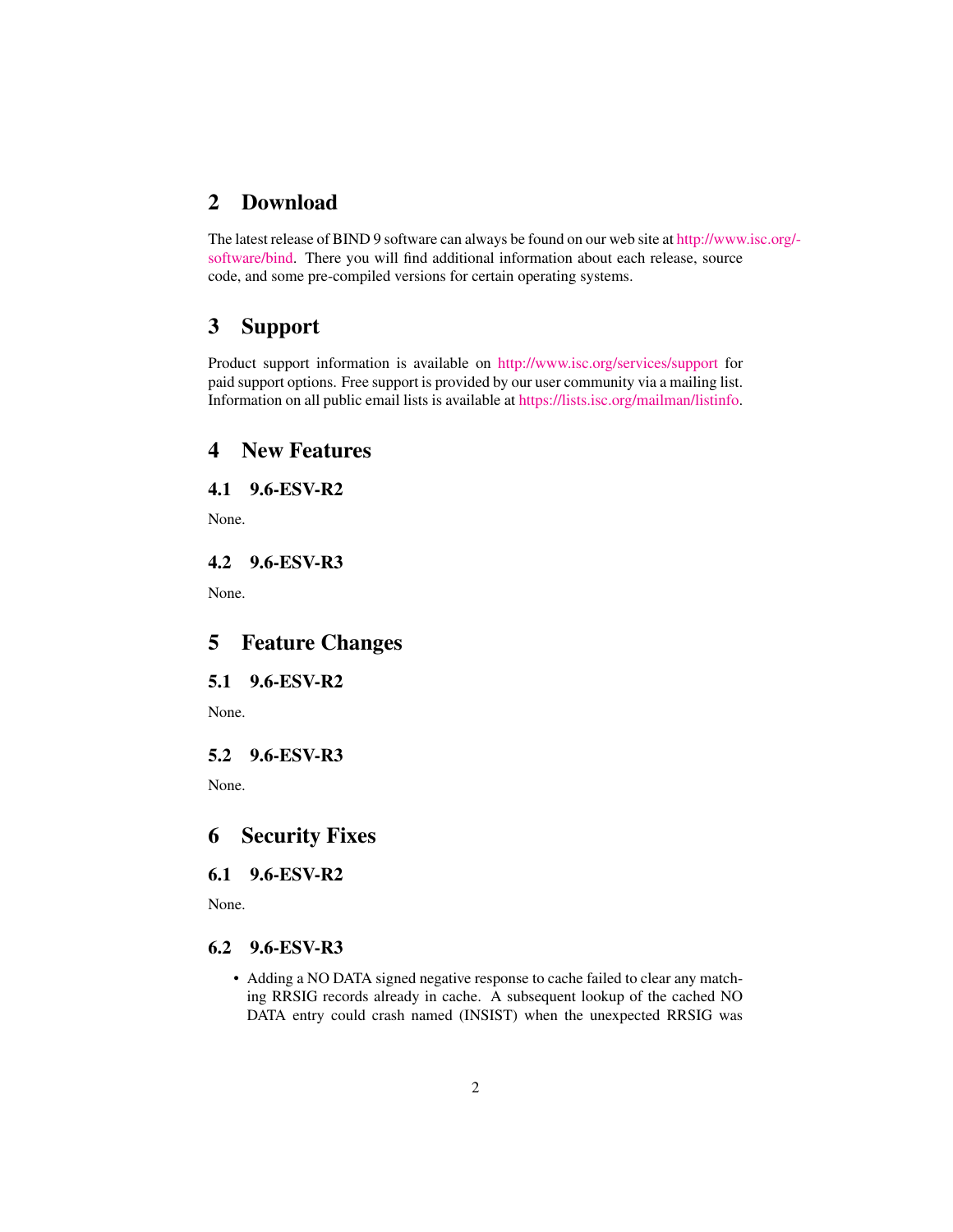also returned with the NO DATA cache entry. [RT #22288] [CVE-2010-3613] [VU#706148]

• BIND, acting as a DNSSEC validator, was determining if the NS RRset is insecure based on a value that could mean either that the RRset is actually insecure or that there wasn't a matching key for the RRSIG in the DNSKEY RRset when resuming from validating the DNSKEY RRset. This can happen when in the middle of a DNSKEY algorithm rollover, when two different algorithms were used to sign a zone but only the new set of keys are in the zone DNSKEY RRset. [RT #22309] [CVE-2010-3614] [VU#837744]

## <span id="page-2-0"></span>7 Bug Fixes

### <span id="page-2-1"></span>7.1 9.6-ESV-R2

- Check that named successfully skips NSEC3 records that fail to match the NSEC3PARAM record currently in use. [RT #21868]
- Worked around a race condition in the cache database memory handling. Without this fix a DNS cache DB or ADB could incorrectly stay in an over memory state, effectively refusing further caching, which subsequently made a BIND 9 caching server unworkable. [RT #21818]
- BIND did not properly handle non-cacheable negative responses from insecure zones. This caused several non-protocol-compliant zones to become unresolvable. BIND is now more accepting of responses it receives from less strict servers. [RT #21555]
- The resolver could attempt to destroy a fetch context too soon, resulting in a crash. [RT #19878]
- The placeholder negative caching element was not properly constructed triggering a crash (INSIST) in dns\_ncache\_towire(). [RT #21346]
- Handle the introduction of new trusted-keys and DS, DLV RRsets better. [RT #21097]
- Fix arguments to dns\_keytable\_findnextkeynode() call. [RT #20877]

#### <span id="page-2-2"></span>7.2 9.6-ESV-R3

• Microsoft changed the behavior of sockets between NT/XP based stacks vs Vista/windows7 stacks. Server 2003/2008 have the older behavior, 2008r2 has the new behavior. With the change, different error results are possible, so ISC adapted BIND to handle the new error results. This resolves an issue where sockets would shut down on Windows servers causing named to stop responding to queries. [RT #21906]